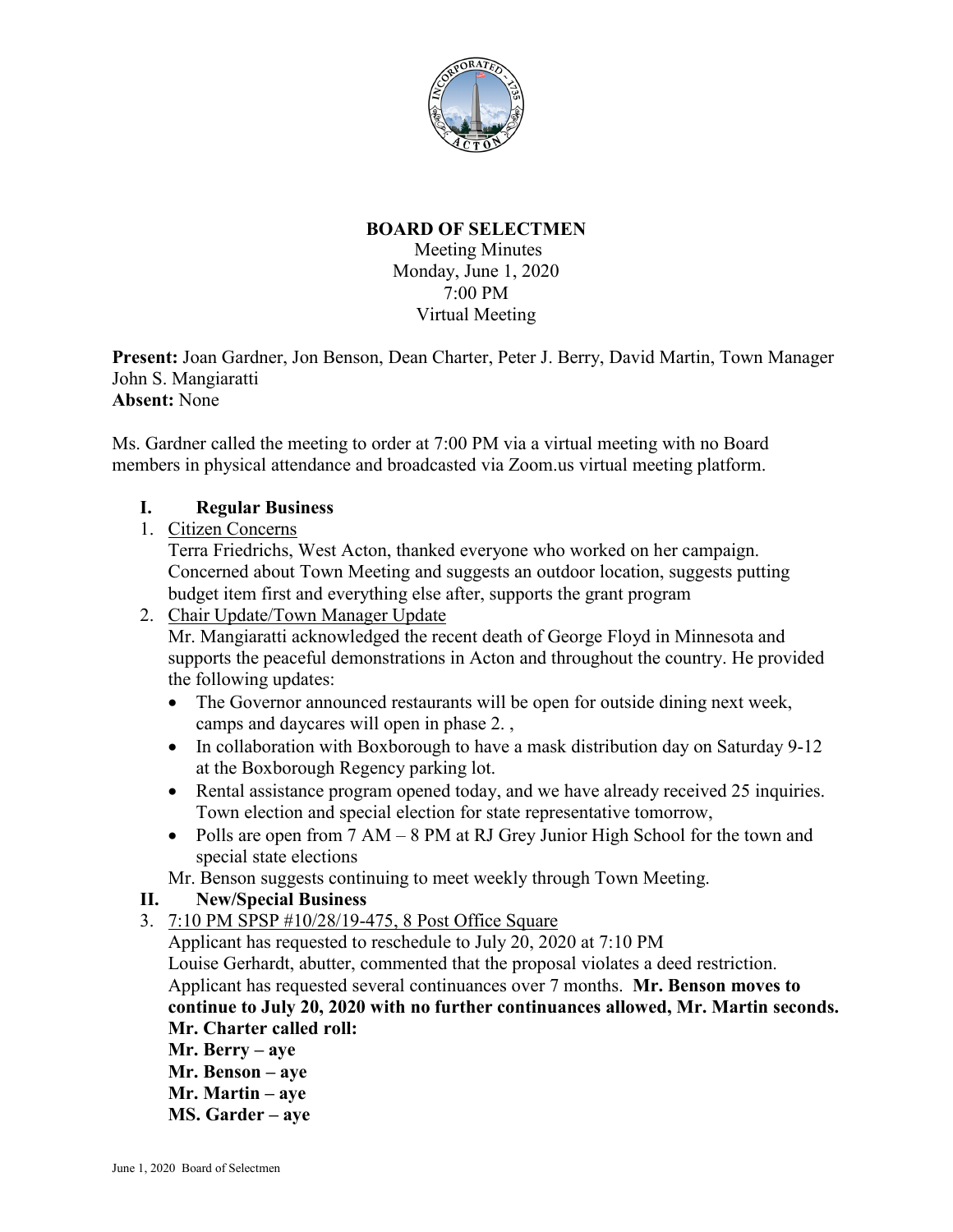

**Mr. Charter – aye The Board voted 5-0, the motion carries.**

4. Update and Discussion Regarding COVID-19 Pandemic

Mr. Mangiaratti updated the Board regarding the CARES Act funding application by this Friday and a motion of the Board for the Chair to sign. **Mr. Benson moves to authorize the Chair to sign the application for the CARES Act funding towards the rental assistant program, the small business program, and other COVID-19 related expenses, Mr. Martin seconds. Mr. Charter called roll: Mr. Berry – aye Mr. Benson – aye Mr. Martin – aye Mr. Gardner – aye Mr. Charter – aye The Board voted 5-0, the motion carries.**

- 5. Regional Housing Services Office Intermunicipal Agreement Extension Request RHSO requested a 3 month extension. **Mr. Benson moves to extend the Regional Housing Services contract for additional 3 months, Mr. Martin seconds. Mr. Charter called roll: Mr. Benson – aye Mr. Berry - aye Mr. Martin – aye Ms. Gardner – aye Mr. Charter – aye The Board voted 5-0, the motion carries.**
- 6. Small Business Grant Program

Applications for the COVID-19 Small Business Grant Program are now available. The Selectmen allocated \$100K from federal CARES moneys made available to Acton by the Commonwealth to fund the program. Grants will be up to a maximum of \$4,000 for qualifying Acton businesses and may be used for employee payroll costs and rent as well as other fixed costs of doing business. The Town has been reaching out to Acton businesses to inform them of the grant opportunity. Applications are due on June 15.

7. Discuss a Regional Microenterprise CDBG-CV Grant Program

A potential grant opportunity was discussed for businesses with under 5 employees. As part of the process to apply for the grant funding the town must hold a public hearing to allow for public comment. Will consider non-profit businesses as well as commercial. We would apply as lead community along with Boxborough, Littleton, Maynard, and Westford and funding would be through DHCD if approved.

8. Discuss Intermunicipal Agreement for Cross Town Connect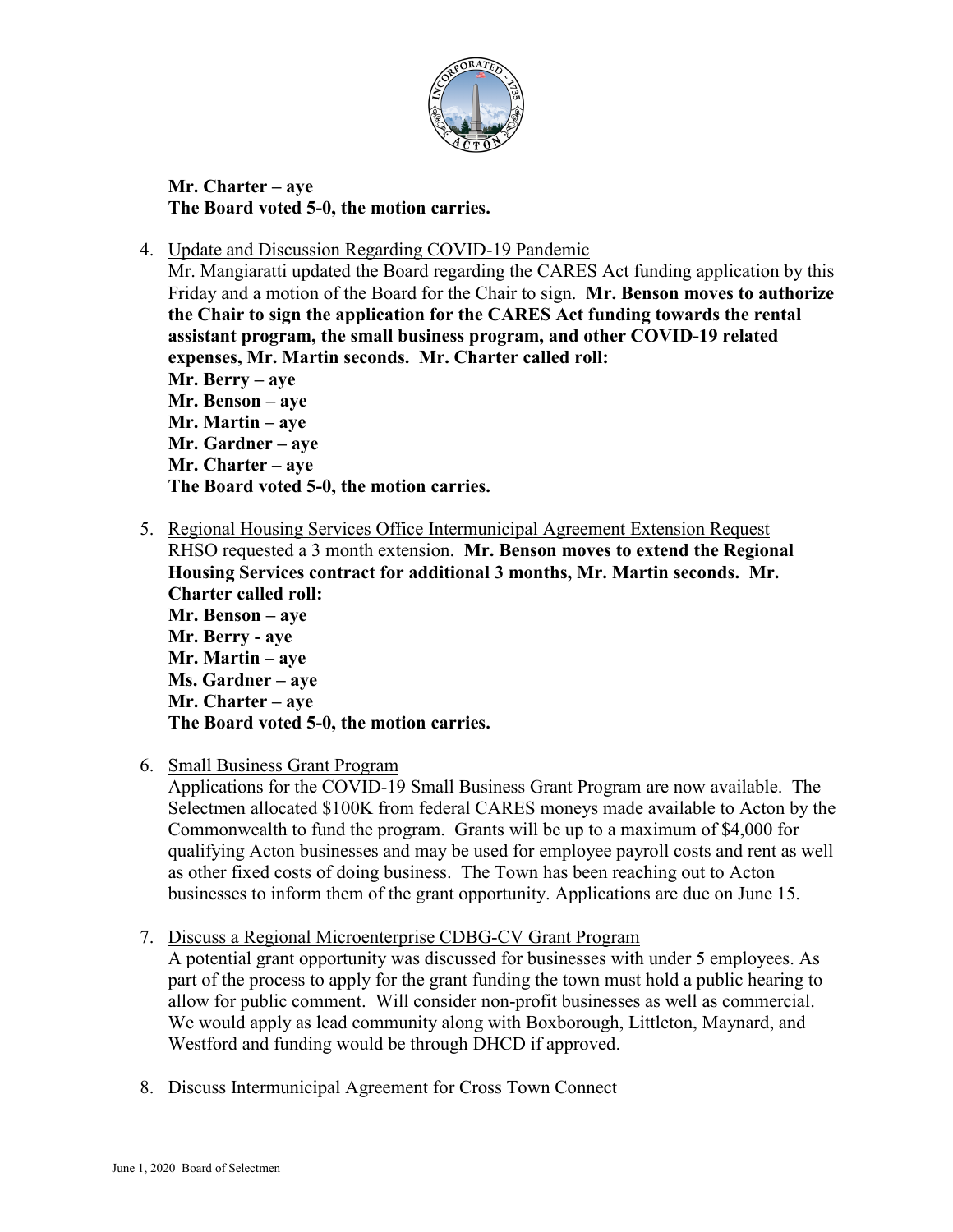

Mr. Mangiaratti updated the Board of the future of Cross Town Connect and any changes that may be occurring in the future. Ms. Gardner offered to be the Selectmen representative to work with Mr. Mangiaratti on the CTC future.

9. Board to Approve the Reserved Commuter Parking Rate Modification

After suspending commuter payments for the reserved space parking at the 1 Maple St, 19-21 Maple Street and Jones Field lots during the Commonwealth's Stay at Home Advisory that ended on May 18, the Selectmen voted to resume monthly payments at a 50% rate (\$87.50 for the Maple Street lots and \$50 for Jones Field) commencing June 1. Starting in the first month after Phase 3 of the re-opening begins (which includes the commuter rail operating a modified full schedule) full monthly reserved space parking rates will resume. **Mr. Martin moves charge 50% of normal reserve parking space price in the commuter parking lots starting June 1 through beginning month of the Governor's phase 3 re-opening step, Mr. Charter seconds. Mr. Charter called roll: Mr. Berry – aye Mr. Benson – are**

**Mr. Martin – aye Ms. Gardner – aye Mr. Charter – aye The Board voted 5-0, the motion carries**

10. Review June 29, 2020 Annual Town Meeting Warrant

Citizen petitioner John Durkin spoke to the Board regarding his article for a zoning change for 32 Wetherbee Street, currently zoned residential. Board agrees to continue to bring the citizen petition article to Town Meeting. Mr. Mangiaratti suggested the Board take position on the article.

Terra Friedrichs, West Acton, requested to know if the petitioner intends to allow housing, or what the intent is if there will be building on the property, how many housing units would be allowed.

## **III. Consent Items**

**Mr. Berry moves to approve consent items 11-14, Mr. Benson seconds. Mr. Charter called roll:**

**Mr. Berry – aye Mr. Benson – aye Mr. Martin – aye Ms. Gardner – aye Mr. Charter – aye The Board voted 5-0, the motion carries.**

**Mr. Benson motions to adjourn, Mr. Charter seconds. Mr. Charter called roll: Mr. Berry - aye Mr. Benson - aye Mr. Martin – aye**